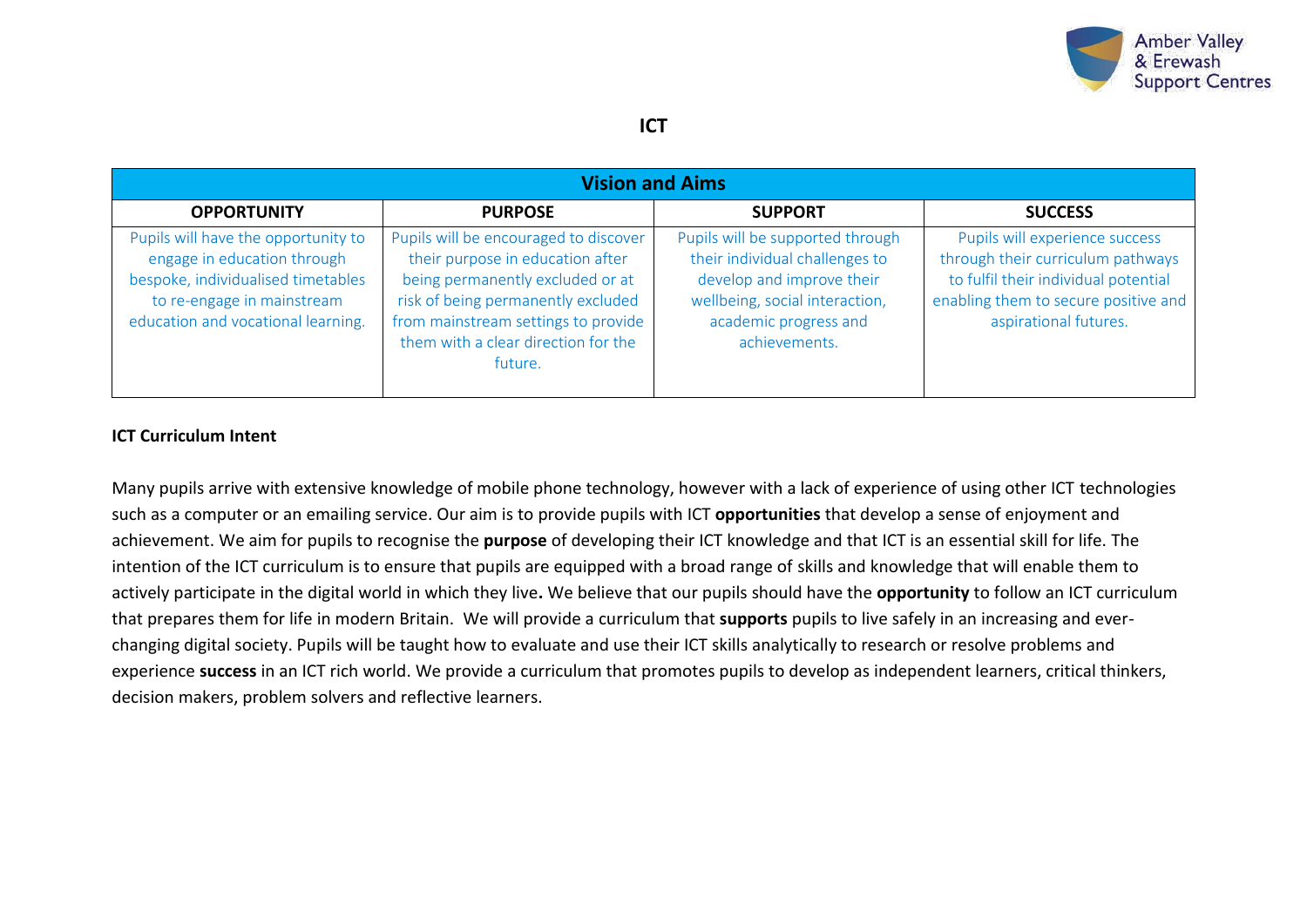

Our curriculum ensures that pupils are ready for their future education, whether this is to return to mainstream, study GCSEs at our academy or move to post 16 education or employment. We aim for pupils to have the necessary ICT skills for them to experience individual **success** and secure the skills that they will need in their lives beyond our academy.

#### Our intent enables pupils to:

- Experience individual success with their ICT skills;
- Become competent with digital technology and different software;
- Realise the dangers of the online world and have an understanding of how to keep themselves safe;
- Gain an appreciation of moral implications of ICT usage and how to apply it appropriately to everyday life;
- Learn about the role that ICT plays in the wider world;
- Leave our academy with relevant ICT skills so that they can be functional in their next setting and the world.

#### **Content**

ICT content and Digital Citizenship is shared in the long term curriculum plan (see below). Content is divided into 6 academic terms for pupils who are site based. Curriculum content is taken from elements of the National Curriculum.

Pupils who attend the Alternative Provision Team each have bespoke, individualised content planned for based on gaps in their knowledge identified from BKSB baseline assessments. Content is delivered for pupils to achieve a Functionals Skills in ICT. An example of the curriculum content for these pupils can be seen in the example long term plan. Individual long term plans are devised per pupil.

#### **Implementation**

Delivery of ICT is either via site based small classes, targeted intervention or one to one teaching. This allows pupils to learn in an appropriate environment and positively promotes engagement in learning. We encourage learning with flexible and bespoke **support** strategies identified in their 'pupil information pack'.

The sequencing of ICT ensures that content is taught in a logical order so that pupils build on knowledge. The curriculum is designed to allow for revisiting of content and transfer of knowledge into subsequent topics. This allows pupils to embed knowledge and skills and use these within other subjects to enhance learning and experience **success**.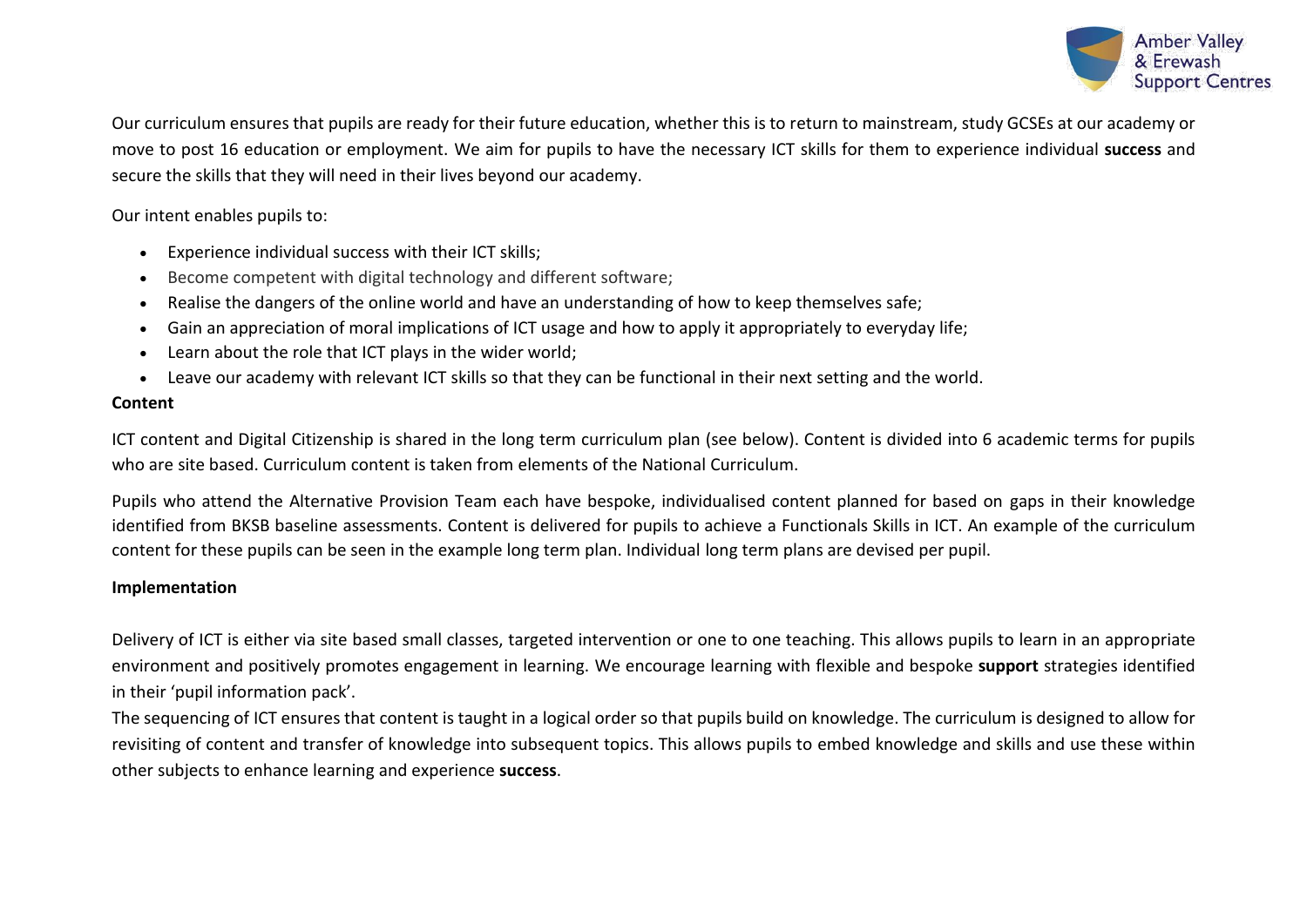

At KS4, ICT is delivered in line with the Functional Skills ICT qualification on offer. Some KS3 pupils may also work towards the ICT Functional Skills qualification. In the Alternative Provision Team, pupils have the **opportunity** to develop their ICT knowledge so that they can function in society beyond year 11. Pupils have ICT delivered on an individual basis by their keyworker often in the home.

#### **Assessment**

Pupils are baseline assessed to ensure that they are set appropriate targets and work can be differentiated accordingly. Assessments are used as appropriate to each site to evidence progress towards targets. Pupils are continually assessed on their grasp of content covered and outcomes are set each lesson to support or extend their understanding. Formative teacher assessment will take place during each ICT lesson. Summative assessments at the end of topics will be completed for all pupils not working towards formal qualifications. Summative assessment for KS4 pupils and some KS3 pupils will be their formal exam result. KS3 and 4 pupils' working towards Functional Skills will complete practice exams which generates information in order to track their progress. Their performance is analysed and used to inform interventions required in preparation for their exam.

All pupils are also assessed for progression in accordance with the whole academy bespoke assessment and tracking 14 Step Scale. All pupils will have a baseline and target set using the ICT 14 Step Scale, regardless of site, age, ability or qualification being studied. This enables our academy to track progress in ICT across all pupils and enables them to achieve individual success regardless of their starting point. This allows pupils to develop their confidence and self-esteem.

#### **Impact**

Pupils experience progress through the bespoke **support** strategies implemented. We aim for all pupils to experience individual **success** in ICT through individual target setting and use of high expectations. There is a strong emphasis on Functional Skills in ICT as many pupils require this for post 16 destinations. Early entry for these exams is intended and has a positive impact on self-esteem and builds confidence that can extend to a GCSE pathway if appropriate. Pupils are entered into exams when ready; they do not wait until the end of the year. KS3 pupils can take their exams during KS3. This enables them to progress to a higher level and increase depth of knowledge and skill. All pupils are encouraged to make maximum progress whilst on roll with short term and long -term target setting. Aspirational targets are also set. Pupils will be encouraged to work towards the next level qualification where time allows. ICT skills developed are transferred successfully to our vocational qualifications offered through our Alternative Provision commissioning process. Qualifications such as Digital Media will require pupils to use their existing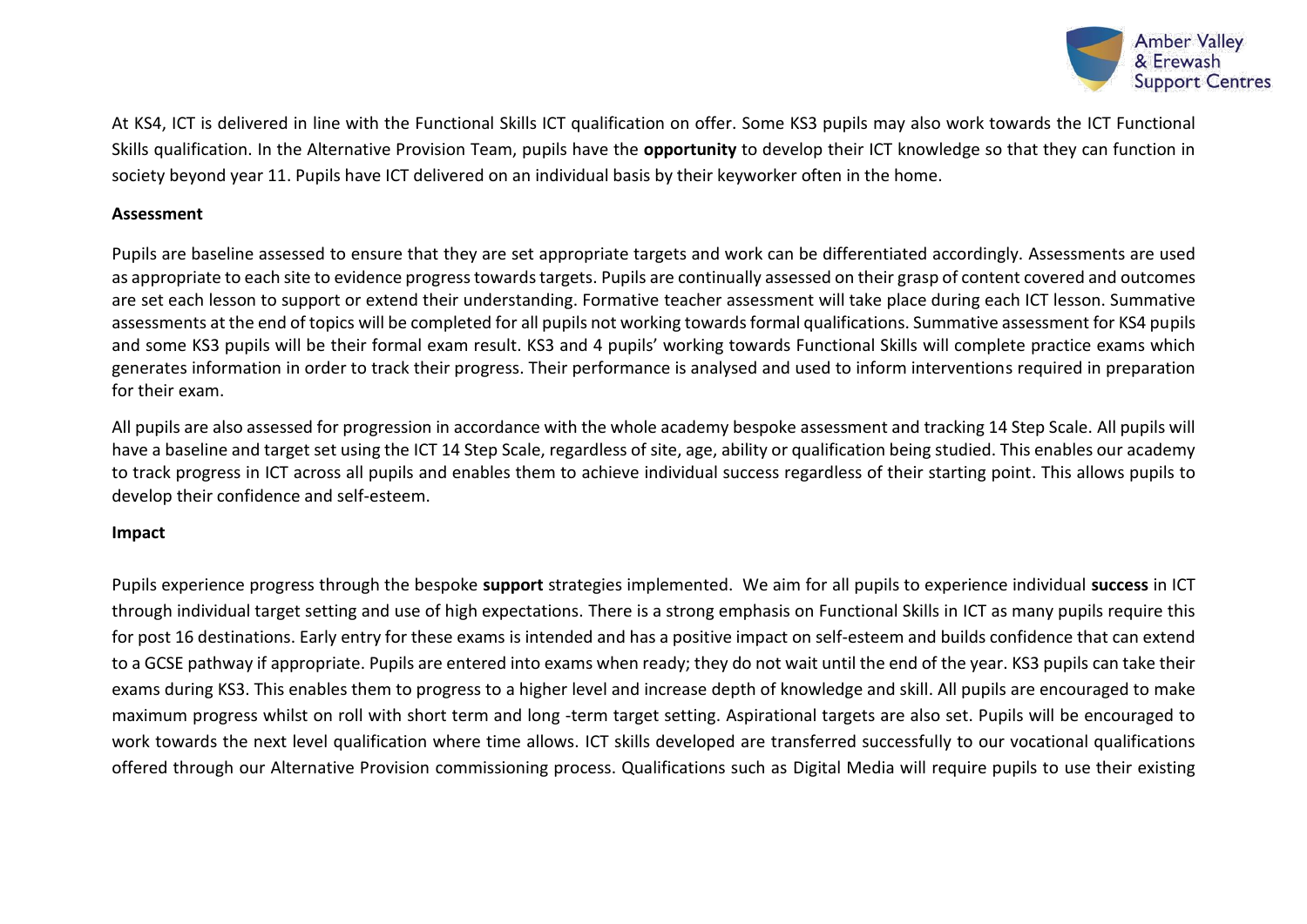

knowledge and will be exposed to a variety of new software and develop and apply their ICT expertise over time in order to complete the vocational qualification.

#### **Career links with the ICT Curriculum**

The ICT long-term plan has a careers focus for each term which links the topic to related ICT based careers (see LTP). Throughout the curriculum, there are opportunities to link ICT skills to 'real life' applications and build foundations for the next step.

Planning makes reference to careers within a particular subject area. Progression pathways, next steps training and post-16 education **opportunities** are identified. Pupils are given opportunities to research career pathways and expand their knowledge of different careers. They are encouraged to be aspirational and are exposed to a wide variety of careers. Careers is delivered by both teachers and teaching assistants and is also embedded in the timetabled curriculum at each academy site.

| <b>ICT QUALIFICATION PATHWAYS</b> |                           |                           |                           |                           |                           |  |
|-----------------------------------|---------------------------|---------------------------|---------------------------|---------------------------|---------------------------|--|
|                                   | Entry Level 1             | Entry Level 2             | Entry Level 3             | Level 1                   | Level 2                   |  |
| Alternative                       | <b>Edexcel Functional</b> | <b>Edexcel Functional</b> | <b>Edexcel Functional</b> | <b>Edexcel Functional</b> | <b>Edexcel Functional</b> |  |
| <b>Provision Team</b>             | Skills Entry Level 1      | Skills Entry Level 2      | Skills Entry Level 3      | Skills Level 1            | Skills Level 2            |  |
| Sawley site                       | <b>Edexcel Functional</b> | <b>Edexcel Functional</b> | <b>Edexcel Functional</b> | <b>Edexcel Functional</b> | <b>Edexcel Functional</b> |  |
|                                   | Skills Entry Level 1      | Skills Entry Level 2      | Skills Entry Level 3      | Skills Level 1            | Skills Level 2            |  |
| Bennerley site                    | <b>Edexcel Functional</b> | <b>Edexcel Functional</b> | <b>Edexcel Functional</b> | <b>Edexcel Functional</b> | <b>Edexcel Functional</b> |  |
|                                   | Skills Entry Level 1      | Skills Entry Level 2      | Skills Entry Level 3      | Skills Level 1            | Skills Level 2            |  |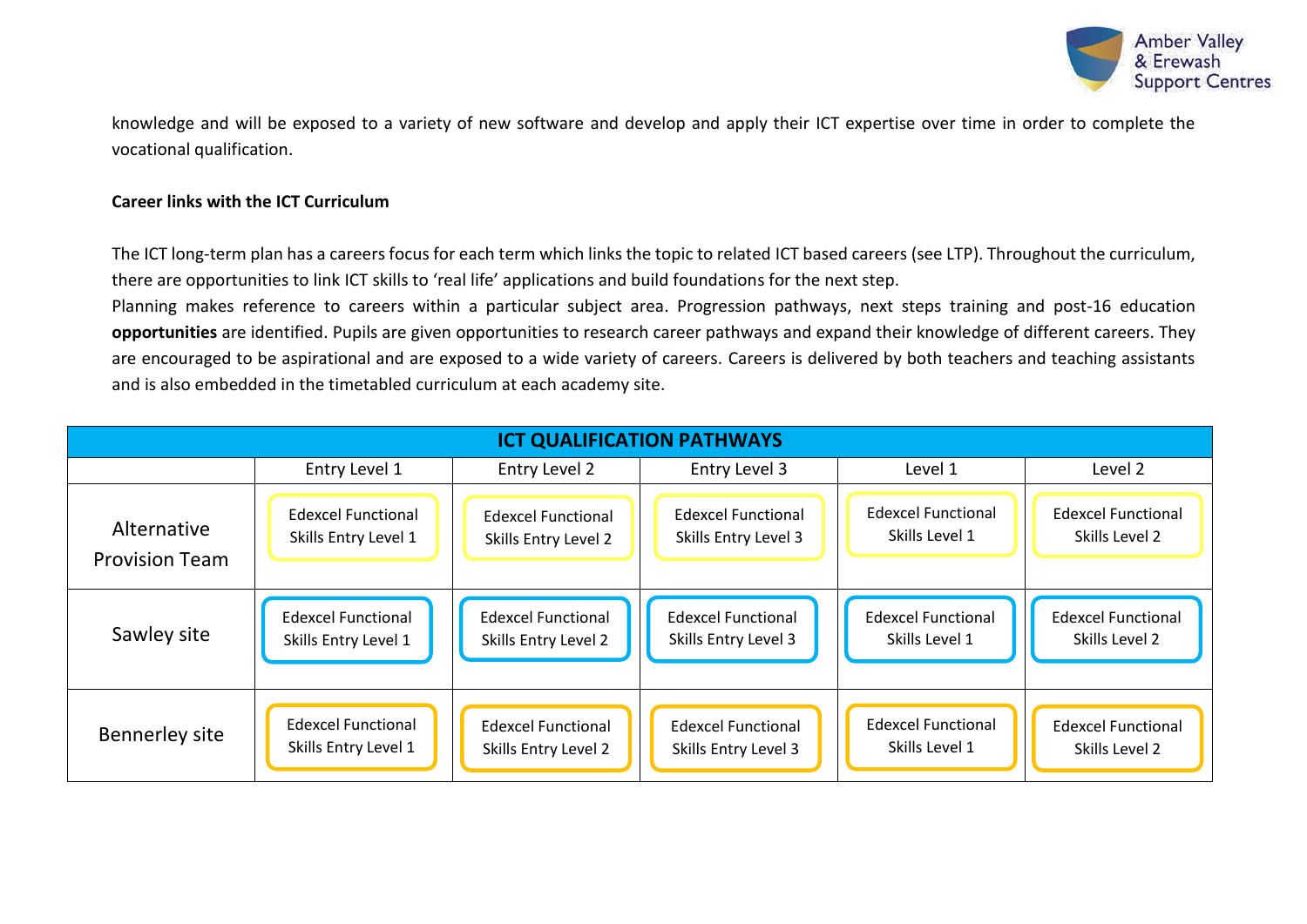

## **ICT and Computing Long Term Plan 2021 – 2022**

| Autumn 1                    | <b>Autumn 2</b>                                                                                                                                                   | Spring 1                | <b>Spring 2</b>                                                                | Summer 1             | <b>Summer 2</b>          |  |  |
|-----------------------------|-------------------------------------------------------------------------------------------------------------------------------------------------------------------|-------------------------|--------------------------------------------------------------------------------|----------------------|--------------------------|--|--|
|                             | <b>Digital Citizenship</b><br>Media Balance & Well Being, Privacy & Security, Digital Footprint & Identify, Relationships & Communication, Cyberbullying, Digital |                         |                                                                                |                      |                          |  |  |
|                             |                                                                                                                                                                   |                         | Drama & Hate Speech, News & Media Literacy                                     |                      |                          |  |  |
|                             |                                                                                                                                                                   |                         | Summative Assessments at the end of each topic (all links take you to the MTP) |                      |                          |  |  |
| Introduction to             | Digital Media and                                                                                                                                                 | Programming and         | Using Data and Binary                                                          | Creating and         | Programming and          |  |  |
| Technology and E-           | <b>Stop Frame</b>                                                                                                                                                 | Control / Scratch       | <b>Numbers</b>                                                                 | Publishing / Website | Control / Scratch        |  |  |
| Safety                      | Animation                                                                                                                                                         | Coding / Game           | Python                                                                         | Design               | <b>Coding Module 2</b>   |  |  |
|                             |                                                                                                                                                                   | animation and design    |                                                                                |                      |                          |  |  |
|                             |                                                                                                                                                                   | (Fusion Introduction)   |                                                                                |                      |                          |  |  |
| KS <sub>2</sub>             | KS <sub>2</sub>                                                                                                                                                   | KS <sub>2</sub>         | KS <sub>2</sub>                                                                | KS <sub>2</sub>      | KS <sub>2</sub>          |  |  |
| Google: Share with          | <b>Stop-frame animation</b>                                                                                                                                       |                         | <b>Branching databases</b>                                                     | Desktop publishing   | Events and actions in    |  |  |
| care                        | Audio editing                                                                                                                                                     | Sequencing music        | Data logging                                                                   | Photo editing        | programs                 |  |  |
| https://beinternetaw        | Video editing                                                                                                                                                     |                         | Flat-file databases                                                            | Vector drawing       | Repetition in games      |  |  |
| esome.withgoogle.co         | Webpage                                                                                                                                                           | Repetition in shapes    | Introduction to                                                                | 3D modelling         | Selection in quizzes     |  |  |
| m/en us/slides              | creation                                                                                                                                                          | Selection in physical   | spreadsheets                                                                   | KS3                  | Sensing                  |  |  |
| The internet                | KS3                                                                                                                                                               | computing               | KS3                                                                            | Using media: gaining | KS3                      |  |  |
| <b>Sharing information</b>  | Cybersecurity                                                                                                                                                     | Variables in games      | Modelling data:                                                                | support for a cause  | Programming              |  |  |
| Internet                    | Media: animations                                                                                                                                                 | KS3                     | spreadsheets                                                                   | Mobile app           | essentials in Scratch:   |  |  |
| communication               | <b>Networks: from</b>                                                                                                                                             | Programming             | Introduction to                                                                | development          | part II                  |  |  |
| KS3                         | semaphores to the                                                                                                                                                 | essentials in Scratch:  | Python programming                                                             | Data science         | <b>Computing systems</b> |  |  |
| <b>Impact of technology</b> | internet                                                                                                                                                          | part I                  | Physical computing                                                             | KS4                  | Developing for the       |  |  |
| <b>Collaborating online</b> | Representations:                                                                                                                                                  | Media: vector           | KS4                                                                            | Utilise the software | web                      |  |  |
| respectfully                | from clay to silicon                                                                                                                                              | graphics                | Spreadsheets                                                                   | required for digital | KS4                      |  |  |
| <b>Social Network</b>       | KS4                                                                                                                                                               | <b>Representations:</b> | <b>Databases</b>                                                               | video creation.      | Identify why project     |  |  |
| KS4                         |                                                                                                                                                                   | going audio visual      | <b>Functional Skills</b>                                                       | Create a multi-page  | management is            |  |  |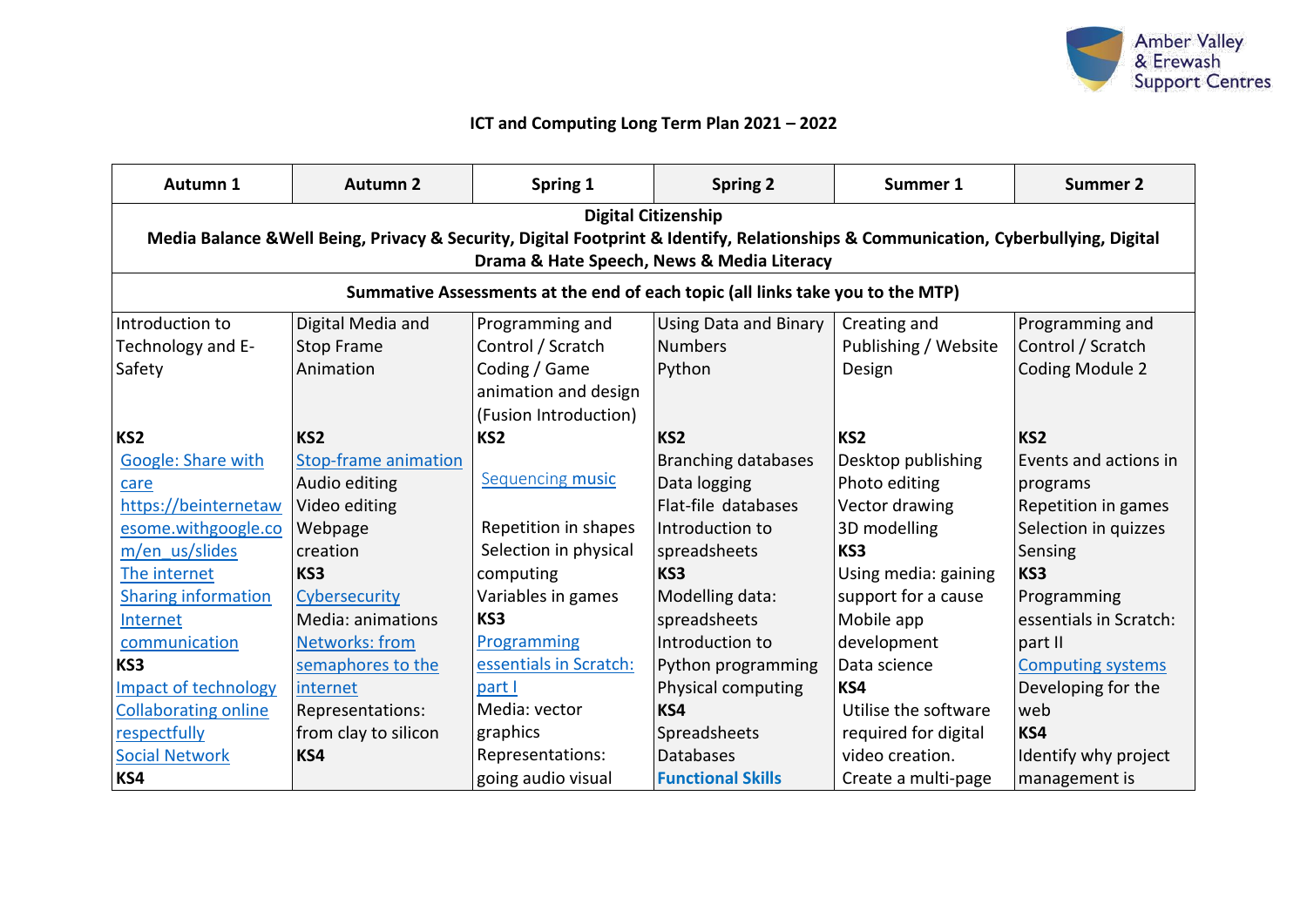

| <b>Online safety</b><br>IT and the world of<br>Recognise ways to<br>work<br><b>Functional Skills</b><br>build a positive online<br>Use technology<br>reputation.<br>purposefully to create,<br>Discuss the ethics<br>organise, store,<br>surrounding big data.<br>manipulate and retrieve<br>Identify fake news<br>digital content, in the<br>and explain why it<br>context of creating<br>exists. Describe the<br>computer art in a<br>laws governing online<br>particular style.<br>content. Recognise<br>illegal content and<br>describe how to<br>report it.<br><b>Functional Skills</b><br>Understand computer<br>networks, including the<br>internet; how they can<br>provide multiple<br>services, such as the<br>World Wide Web<br>Use search<br>technologies<br>effectively, appreciate<br>how results are<br>selected and ranked,<br>and be discerning in<br>evaluating digital<br>content<br>Use technology safely,<br>respectfully and<br>responsibly; recognise | KS4<br>Create pre-<br>production planning<br>materials. Create<br>raster and vector<br>graphics<br>Examine modern<br>technology tools that<br>assist with inclusivity<br>and accessibility.<br>Evaluate effective<br>online<br>communication and<br>collaboration.<br>Create a positive<br>work environment for<br>remote working.<br><b>Functional Skills</b><br><b>Understand what</b><br>algorithms are; and that<br>programs execute by<br>following precise and<br>ambiguous instructions.<br>Create and debug<br>simple programs. Use<br>logical reasoning to<br>predict the behaviour<br>of simple programs in<br>the context of using | Understand how to use<br>spreadsheets to store<br>and manipulate data,<br>how to use common<br>functions, and how to<br>extract data to create<br>visual representations<br>using charts. Learners<br>will use spreadsheets to<br>track and calculate<br>income, make<br>predictions, and answer<br>"what if?" questions.<br>It is assumed that learners<br>have had some experience<br>of spreadsheets at KS3<br>level and therefore know<br>how to use cell references,<br>fill colours, and borders,<br>and are familiar with the<br><b>basic functions</b> | website using open<br>source tools.<br><b>Functional Skills</b><br>Use technology<br>purposefully to create,<br>organise, store,<br>manipulate and<br>retrieve digital content,<br>in the context of<br>creating a<br>presentation. | important and<br>recognise the<br>common tools used.<br>Manage a project for<br>a given scenario<br>Preparation for the<br><b>Functional Skills</b><br>paper 1<br><b>Functional Skills</b><br>Use the project<br>management skills to<br>prepare for the<br><b>functional Skills</b><br>paper, including Use<br>technology safely,<br>respectfully and<br>responsibly,<br>presentation<br>techniques,<br>spreadsheet, emails<br>and searching<br>technologies |
|------------------------------------------------------------------------------------------------------------------------------------------------------------------------------------------------------------------------------------------------------------------------------------------------------------------------------------------------------------------------------------------------------------------------------------------------------------------------------------------------------------------------------------------------------------------------------------------------------------------------------------------------------------------------------------------------------------------------------------------------------------------------------------------------------------------------------------------------------------------------------------------------------------------------------------------------------------------------------|-----------------------------------------------------------------------------------------------------------------------------------------------------------------------------------------------------------------------------------------------------------------------------------------------------------------------------------------------------------------------------------------------------------------------------------------------------------------------------------------------------------------------------------------------------------------------------------------------------------------------------------------------|----------------------------------------------------------------------------------------------------------------------------------------------------------------------------------------------------------------------------------------------------------------------------------------------------------------------------------------------------------------------------------------------------------------------------------------------------------------------------------------------------------------------------------------------------------------|-------------------------------------------------------------------------------------------------------------------------------------------------------------------------------------------------------------------------------------|---------------------------------------------------------------------------------------------------------------------------------------------------------------------------------------------------------------------------------------------------------------------------------------------------------------------------------------------------------------------------------------------------------------------------------------------------------------|
|------------------------------------------------------------------------------------------------------------------------------------------------------------------------------------------------------------------------------------------------------------------------------------------------------------------------------------------------------------------------------------------------------------------------------------------------------------------------------------------------------------------------------------------------------------------------------------------------------------------------------------------------------------------------------------------------------------------------------------------------------------------------------------------------------------------------------------------------------------------------------------------------------------------------------------------------------------------------------|-----------------------------------------------------------------------------------------------------------------------------------------------------------------------------------------------------------------------------------------------------------------------------------------------------------------------------------------------------------------------------------------------------------------------------------------------------------------------------------------------------------------------------------------------------------------------------------------------------------------------------------------------|----------------------------------------------------------------------------------------------------------------------------------------------------------------------------------------------------------------------------------------------------------------------------------------------------------------------------------------------------------------------------------------------------------------------------------------------------------------------------------------------------------------------------------------------------------------|-------------------------------------------------------------------------------------------------------------------------------------------------------------------------------------------------------------------------------------|---------------------------------------------------------------------------------------------------------------------------------------------------------------------------------------------------------------------------------------------------------------------------------------------------------------------------------------------------------------------------------------------------------------------------------------------------------------|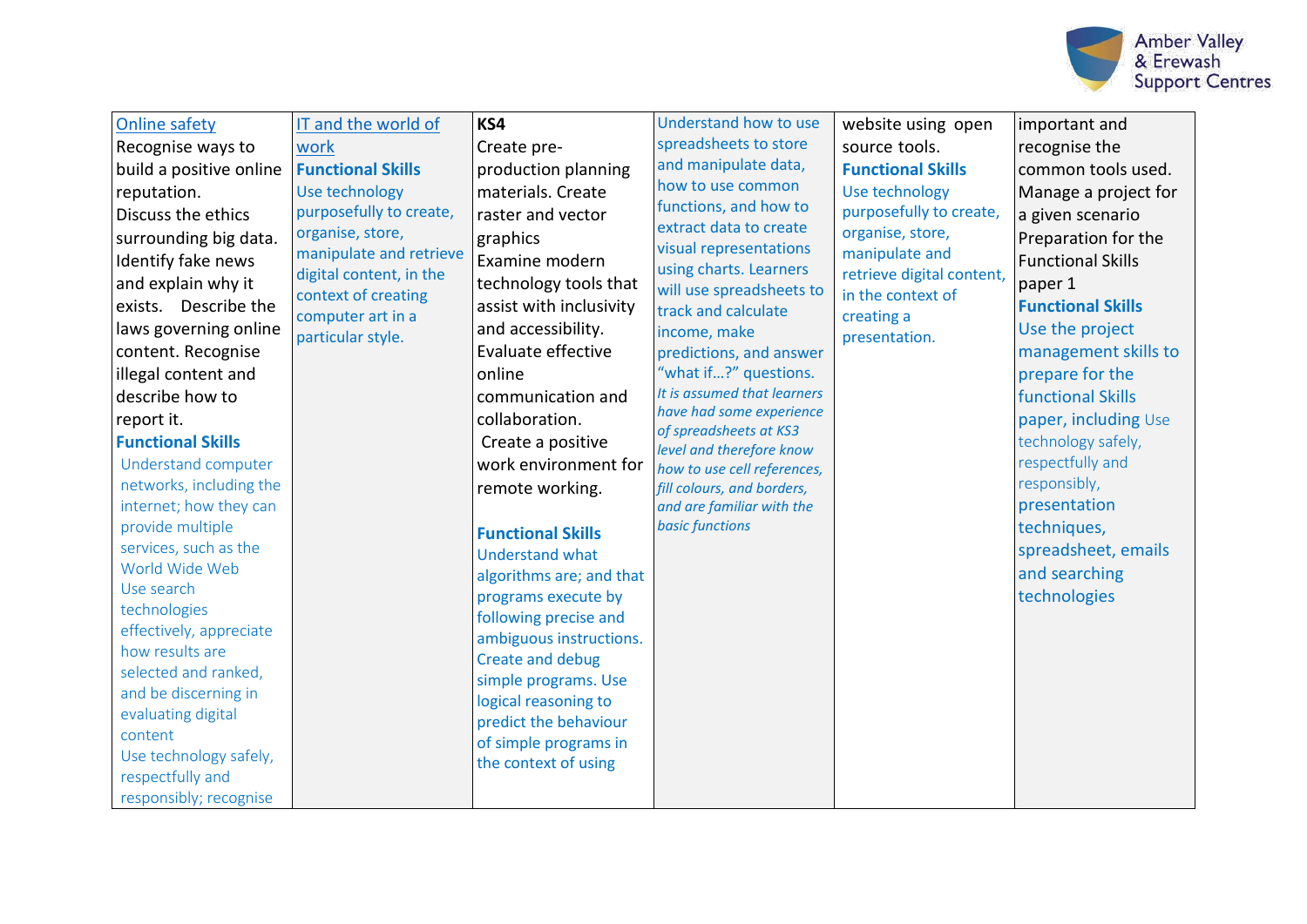

| acceptable/unacceptab    | Scratch programming to |  |  |
|--------------------------|------------------------|--|--|
| le behaviour; identify a | create code            |  |  |
| range of ways to report  |                        |  |  |
| concerns about           |                        |  |  |
| content and contact      |                        |  |  |
| Understand a range of    |                        |  |  |
| ways to use technology   |                        |  |  |
| safely, respectfully,    |                        |  |  |
| responsibly, and         |                        |  |  |
| securely, including      |                        |  |  |
| protecting their online  |                        |  |  |
| identity and privacy;    |                        |  |  |
| recognise                |                        |  |  |
| inappropriate content,   |                        |  |  |
| contact and conduct      |                        |  |  |
| and know how to          |                        |  |  |
| report concerns          |                        |  |  |

# **Half Termly Career Focus**

| Autumn 1          | Autumn 2          | Spring 1     | <b>Spring 2</b> | Summer 1            | Summer 2            |
|-------------------|-------------------|--------------|-----------------|---------------------|---------------------|
| Program developer | Software engineer | CAD Designer | Cyber security  | <b>Web designer</b> | <b>Applications</b> |
|                   |                   |              | analyst         |                     | developer           |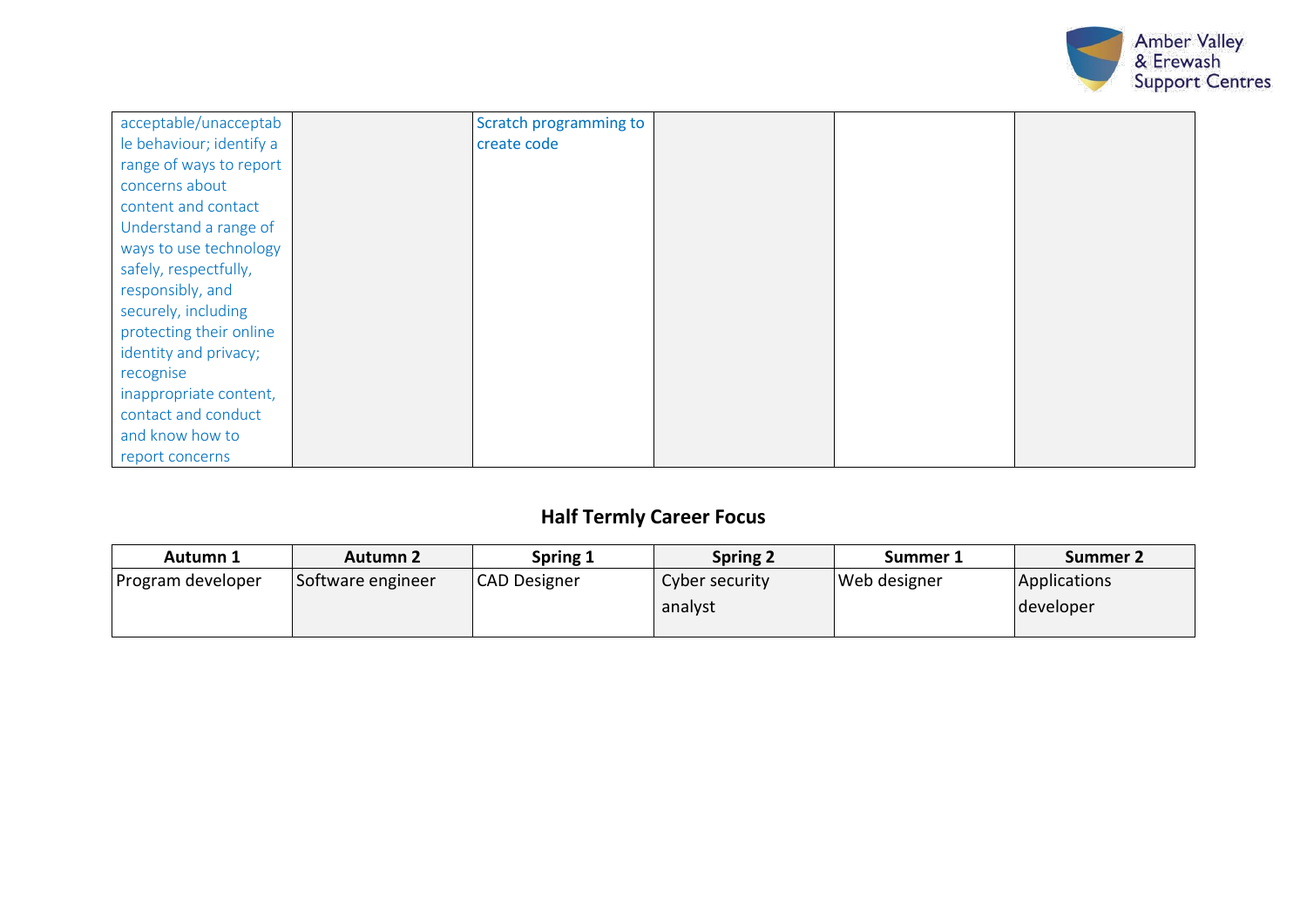

## **ICT and Computing Long Term Plan – Digital Citizenship 2021-2022**

| Autumn 1                      | <b>Autumn 2</b>                                                                                                                     | Spring 1                      | <b>Spring 2</b>                            | Summer 1                     | <b>Summer 2</b>                |  |  |
|-------------------------------|-------------------------------------------------------------------------------------------------------------------------------------|-------------------------------|--------------------------------------------|------------------------------|--------------------------------|--|--|
|                               |                                                                                                                                     |                               | <b>Digital Citizenship</b>                 |                              |                                |  |  |
|                               | Media Balance & Well Being, Privacy & Security, Digital Footprint & Identify, Relationships & Communication, Cyberbullying, Digital |                               |                                            |                              |                                |  |  |
|                               |                                                                                                                                     |                               | Drama & Hate Speech, News & Media Literacy |                              |                                |  |  |
| KS <sub>2</sub>               | KS <sub>2</sub>                                                                                                                     | KS <sub>2</sub>               | KS <sub>2</sub>                            | KS <sub>2</sub>              | KS <sub>2</sub>                |  |  |
| CYBERBULLYING,                | <b>MEDIA BALANCE &amp;</b>                                                                                                          | <b>PRIVACY &amp; SECURITY</b> | <b>DIGITAL FOOTPRINT &amp;</b>             | <b>NEWS &amp; MEDIA</b>      | <b>RELATIONSHIPS &amp;</b>     |  |  |
| <b>DIGITAL DRAMA &amp;</b>    | <b>WELL-BEING</b>                                                                                                                   | <b>That's Private!</b>        | <b>IDENTITY</b>                            | <b>LITERACY</b>              | <b>COMMUNICATION</b>           |  |  |
| <b>HATE SPEECH</b>            | <b>Device-Free Moments</b>                                                                                                          | <b>PRIVACY &amp; SECURITY</b> | <b>Digital Trails</b>                      | Let's Give Credit!           | Who Is in Your Online          |  |  |
| Putting a STOP to             | <b>MEDIA BALANCE &amp;</b>                                                                                                          | <b>Password Power-Up</b>      | <b>DIGITAL FOOTPRINT &amp;</b>             |                              | Community?                     |  |  |
| <b>Online Meanness</b>        | <b>WELL-BEING</b>                                                                                                                   | <b>CYBERBULLYING,</b>         | <b>IDENTITY</b>                            | <b>NEWS &amp; MEDIA</b>      | <b>RELATIONSHIPS &amp;</b>     |  |  |
| <b>MEDIA BALANCE &amp;</b>    | <b>My Media Choices</b>                                                                                                             | <b>DIGITAL DRAMA &amp;</b>    | This Is Me                                 | <b>LITERACY</b>              | <b>COMMUNICATION</b>           |  |  |
| <b>WELL-BEING</b>             | <b>MEDIA BALANCE &amp;</b>                                                                                                          | <b>HATE SPEECH</b>            | <b>DIGITAL FOOTPRINT &amp;</b>             | Is Seeing Believing?         | <b>Our Digital Citizenship</b> |  |  |
| <b>Your Rings of</b>          | <b>WELL-BEING</b>                                                                                                                   | The Power of Words            | <b>IDENTITY</b>                            | <b>NEWS &amp; MEDIA</b>      | Pledge                         |  |  |
| Responsibility                | <b>Finding My Media</b>                                                                                                             | <b>CYBERBULLYING,</b>         | <b>Our Online Tracks</b>                   | <b>LITERACY</b>              | <b>RELATIONSHIPS &amp;</b>     |  |  |
| <b>PRIVACY &amp; SECURITY</b> | <b>Balance</b>                                                                                                                      | <b>DIGITAL DRAMA &amp;</b>    | <b>DIGITAL FOOTPRINT &amp;</b>             | A Creator's Rights and       | <b>COMMUNICATION</b>           |  |  |
| <b>Password Power-Up</b>      |                                                                                                                                     | <b>HATE SPEECH</b>            | <b>IDENTITY</b>                            | <b>Responsibilities</b>      | <b>Keeping Games Fun and</b>   |  |  |
| <b>PRIVACY &amp; SECURITY</b> |                                                                                                                                     | <b>Be a Super Digital</b>     | <b>Beyond Gender</b>                       | <b>NEWS &amp; MEDIA</b>      | Friendly                       |  |  |
| <b>Private and Personal</b>   | KS3                                                                                                                                 | Citizen                       | Stereotypes                                | <b>LITERACY</b>              | <b>RELATIONSHIPS &amp;</b>     |  |  |
| <b>Information</b>            | <b>MEDIA BALANCE &amp;</b>                                                                                                          | <b>PRIVACY &amp; SECURITY</b> |                                            | <b>Reading News Online</b>   | <b>COMMUNICATION</b>           |  |  |
| CYBERBULLYING,                | <b>WELL-BEING</b>                                                                                                                   | You Won't Believe This!       |                                            |                              | <b>Digital Friendships</b>     |  |  |
| <b>DIGITAL DRAMA &amp;</b>    | Finding Balance in a                                                                                                                |                               | KS3                                        | KS3                          |                                |  |  |
| <b>HATE SPEECH</b>            | Digital World                                                                                                                       | KS3                           | <b>DIGITAL FOOTPRINT &amp;</b>             | <b>NEWS &amp; MEDIA</b>      | KS3                            |  |  |
| Is It Cyberbullying?          | <b>RELATIONSHIPS &amp;</b>                                                                                                          | <b>PRIVACY &amp; SECURITY</b> | <b>IDENTITY</b>                            | LITERACY                     | <b>MEDIA BALANCE &amp;</b>     |  |  |
| https://www.common            | <b>COMMUNICATION</b>                                                                                                                | Don't Feed the Phish          | Who Are You Online?                        | <b>Finding Credible News</b> | <b>WELL-BEING</b>              |  |  |
| sense.org/education/u         | My Social Media Life                                                                                                                | <b>PRIVACY &amp; SECURITY</b> | <b>DIGITAL FOOTPRINT &amp;</b>             | <b>NEWS &amp; MEDIA</b>      | Digital Media and Your         |  |  |
| k/digital-                    | <b>MEDIA BALANCE &amp;</b>                                                                                                          | Big, Big Data                 | <b>IDENTITY</b>                            | <b>LITERACY</b>              | <b>Brain</b>                   |  |  |
| citizenship/primary           | <b>WELL-BEING</b>                                                                                                                   | <b>PRIVACY &amp; SECURITY</b> | The Power of Digital                       | <b>Copyright and Fair</b>    |                                |  |  |
| KS3                           | My Media Use: A                                                                                                                     | Being Aware of What           | <b>Footprints</b>                          | <b>Dealing</b>               |                                |  |  |
| <b>RELATIONSHIPS &amp;</b>    | <b>Personal Challenge</b>                                                                                                           | You Share                     | <b>DIGITAL FOOTPRINT &amp;</b>             |                              | KS4                            |  |  |
| <b>COMMUNICATION</b>          |                                                                                                                                     |                               | <b>IDENTITY</b>                            |                              |                                |  |  |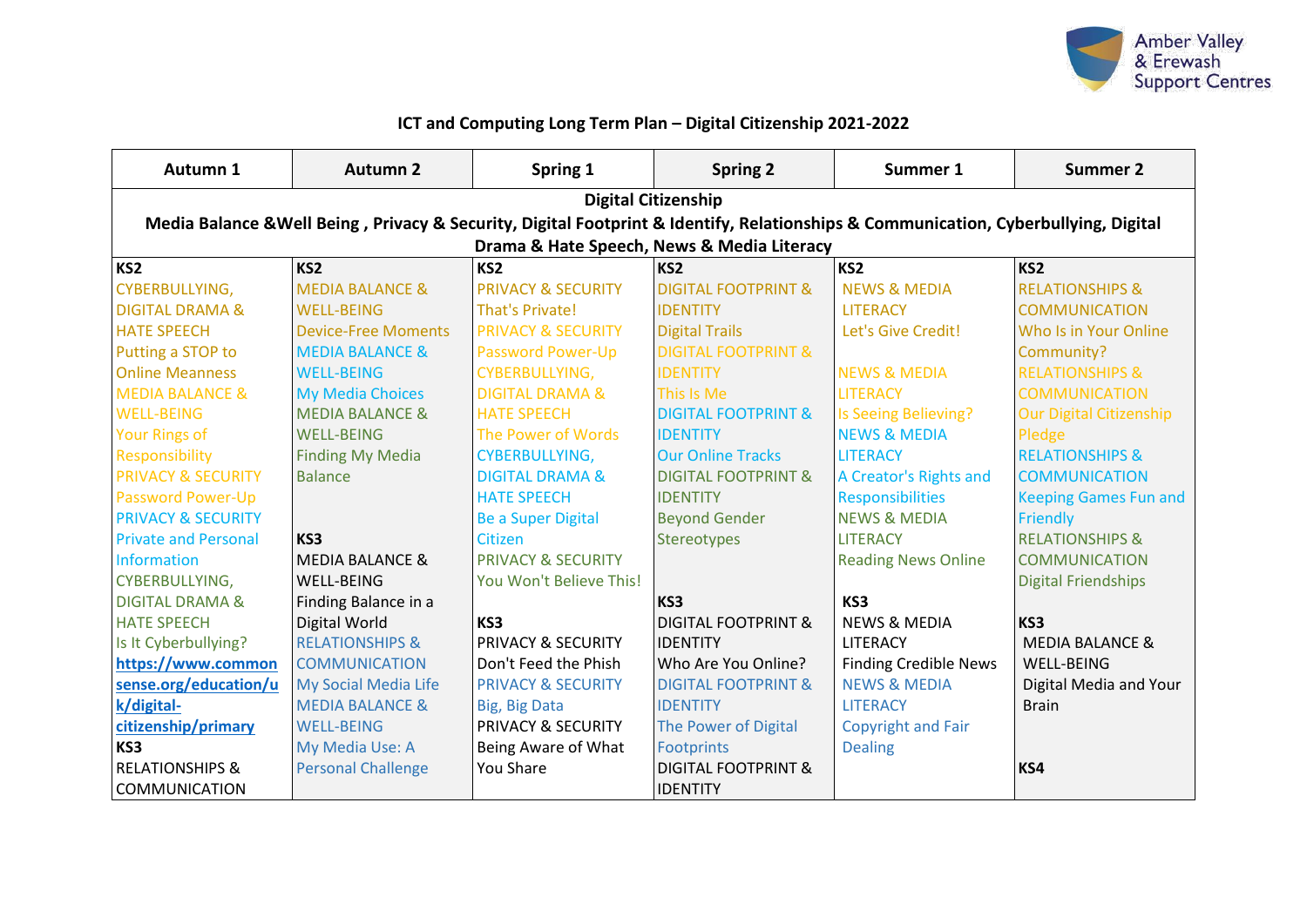

| Autumn 1                       | <b>Autumn 2</b>               | Spring 1                    | <b>Spring 2</b>            | Summer 1                 | <b>Summer 2</b>                |
|--------------------------------|-------------------------------|-----------------------------|----------------------------|--------------------------|--------------------------------|
| <b>Chatting Safely Online</b>  | CYBERBULLYING,                |                             | Social Media and Digital   | KS4                      | <b>DIGITAL FOOTPRINT &amp;</b> |
| CYBERBULLYING,                 | <b>DIGITAL DRAMA &amp;</b>    |                             | Footprints: Our            | <b>NEWS &amp; MEDIA</b>  | <b>IDENTITY</b>                |
| <b>DIGITAL DRAMA &amp;</b>     | <b>HATE SPEECH</b>            | KS4                         | Responsibilities           | <b>LITERACY</b>          | Who's Looking at Your          |
| <b>HATE SPEECH</b>             | <b>Responding to Online</b>   | MEDIA BALANCE &             |                            | <b>Hoaxes and Fakes</b>  | Digital Footprint?             |
| Digital Drama                  | Hate Speech                   | <b>WELL-BEING</b>           | KS4                        |                          |                                |
| Unplugged                      | https://www.common            | My Digital Life Is Like     | CYBERBULLYING,             | <b>NEWS &amp; MEDIA</b>  | CYBERBULLYING,                 |
| CYBERBULLYING,                 | sense.org/education/u         |                             | <b>DIGITAL DRAMA &amp;</b> | <b>LITERACY</b>          | <b>DIGITAL DRAMA &amp;</b>     |
| <b>DIGITAL DRAMA &amp;</b>     | k/digital-                    | <b>MEDIA BALANCE &amp;</b>  | <b>HATE SPEECH</b>         | <b>Challenging</b>       | <b>HATE SPEECH</b>             |
| <b>HATE SPEECH</b>             | citizenship/secondary         | <b>WELL-BEING</b>           | What You Send in "That     | <b>Confirmation Bias</b> | Online Disinhibition and       |
| <b>Upstanders and Allies:</b>  |                               | <b>Social Media and How</b> | Moment When"               |                          | Cyberbullying                  |
| <b>Taking Action Against</b>   |                               | <b>You Feel</b>             |                            |                          |                                |
| Cyberbullying                  | KS4                           |                             | <b>RELATIONSHIPS &amp;</b> |                          |                                |
| <b>PRIVACY &amp; SECURITY</b>  | <b>RELATIONSHIPS &amp;</b>    |                             | <b>COMMUNICATION</b>       |                          |                                |
| Being Aware of What            | <b>COMMUNICATION</b>          |                             | <b>Rewarding</b>           |                          |                                |
| <b>You Share</b>               | <b>Chatting and Red Flags</b> |                             | <b>Relationships</b>       |                          |                                |
| <b>RELATIONSHIPS &amp;</b>     | <b>CYBERBULLYING,</b>         |                             |                            |                          |                                |
| <b>COMMUNICATION</b>           | <b>DIGITAL DRAMA &amp;</b>    |                             |                            |                          |                                |
| Sexting and                    | <b>HATE SPEECH</b>            |                             |                            |                          |                                |
| Relationships                  | <b>Countering Hate</b>        |                             |                            |                          |                                |
| https://www.common             | <b>Speech Online</b>          |                             |                            |                          |                                |
| sense.org/education/u          |                               |                             |                            |                          |                                |
| k/digital-                     |                               |                             |                            |                          |                                |
| citizenship/secondary          |                               |                             |                            |                          |                                |
| KS4                            |                               |                             |                            |                          |                                |
| <b>PRIVACY &amp; SECURITY</b>  |                               |                             |                            |                          |                                |
| The Big Data Dilemma           |                               |                             |                            |                          |                                |
| <b>DIGITAL FOOTPRINT &amp;</b> |                               |                             |                            |                          |                                |
| <b>IDENTITY</b>                |                               |                             |                            |                          |                                |
| <b>Protecting Online</b>       |                               |                             |                            |                          |                                |
| Reputations                    |                               |                             |                            |                          |                                |
|                                |                               |                             |                            |                          |                                |